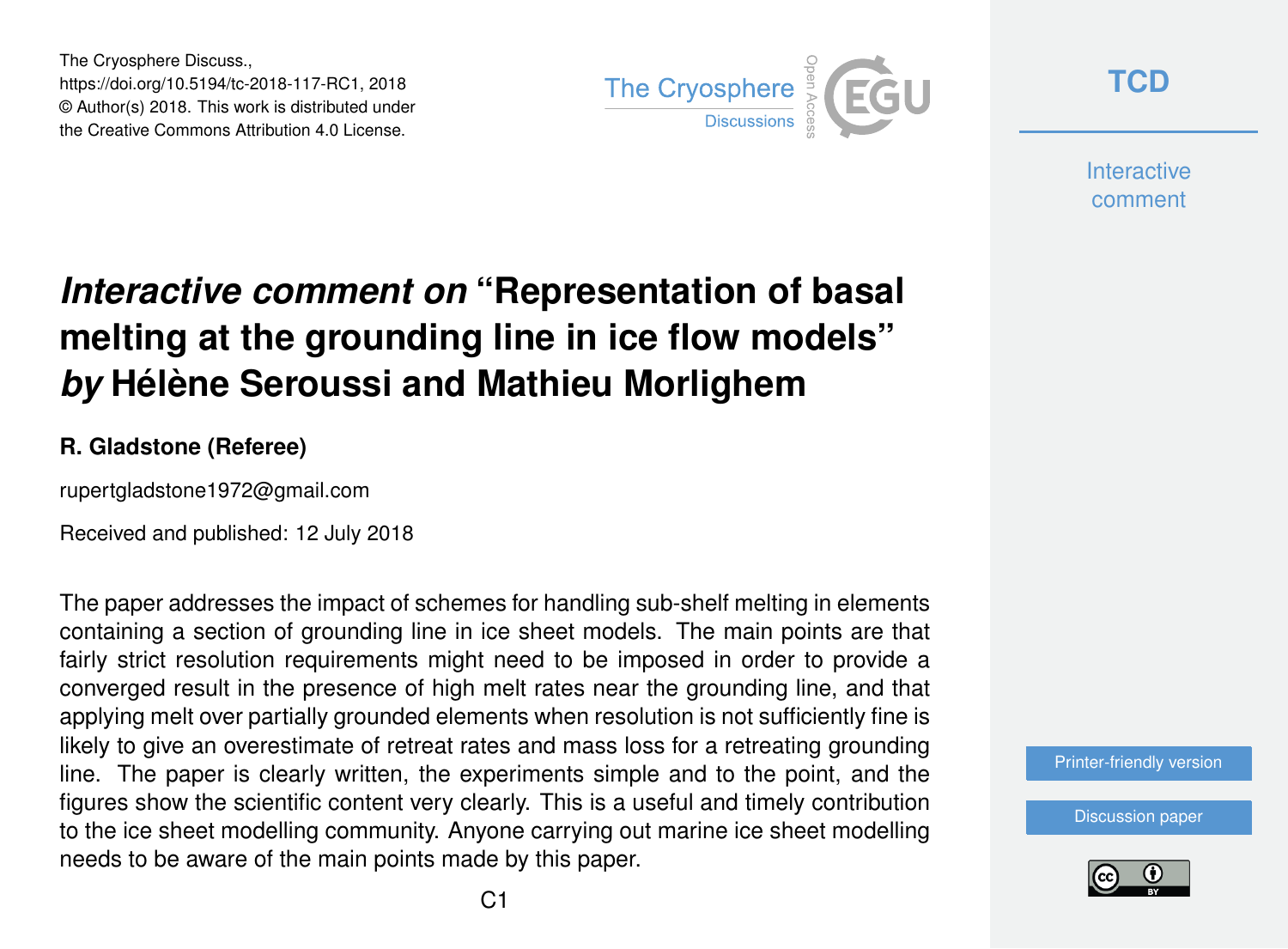No advance experiments were carried out. Of course one cannot conduct advance experiments by starting from a steady state without melting and then imposing melting, but starting from a steady state with high melting and then reducing the melt rate is perfectly viable. If we consider the grounding line convergence issue due to the basal resistance change across the grounding line, some models/parameterisations give better convergence in advance and some in retreat. There may be a similar issue with the melt problem. If you look at the bottom left panel of Fig 5 of Gladstone et al 2017 (also TC) you can see that we observed worse convergence in advance than in retreat in the presence of basal melting with no parameterisation (albeit with a different sliding relation to the ones used here). Of course in the current climate we're more interested in retreat than advance but temporary advance could occur as part of a larger retreat pattern (see also Jong et al TCD 2017 (now accepted for TC), and Torsten Albrecht's work on overshoot (work from last year, not sure if it is published yet, but you can contact him if you want to know more)). The addition of advance experiments would enhance this paper, but then again the paper is worth publishing as is and needs to be brought to the attention of other modellers. So I do not have a strong preference whether advance experiments should be added at his point. But at least add some brief discussion of the implications. Why does Weertman sliding with no melt parameterisation show such wonderful convergence? Perhaps it would be terrible in advance?

Why should experiments with the Tsai sliding law show less sensitivity to melt parameterisations than experiments with the Weertman sliding law? Is it something to do with the different geometries – Weertman having thicker ice and steeper slopes close to the grounding line?

Specific comments

Page 1

Line 4. add -> adds

Line 19. Yields -> leads?

### **[TCD](https://www.the-cryosphere-discuss.net/)**

**Interactive** comment

[Printer-friendly version](https://www.the-cryosphere-discuss.net/tc-2018-117/tc-2018-117-RC1-print.pdf)

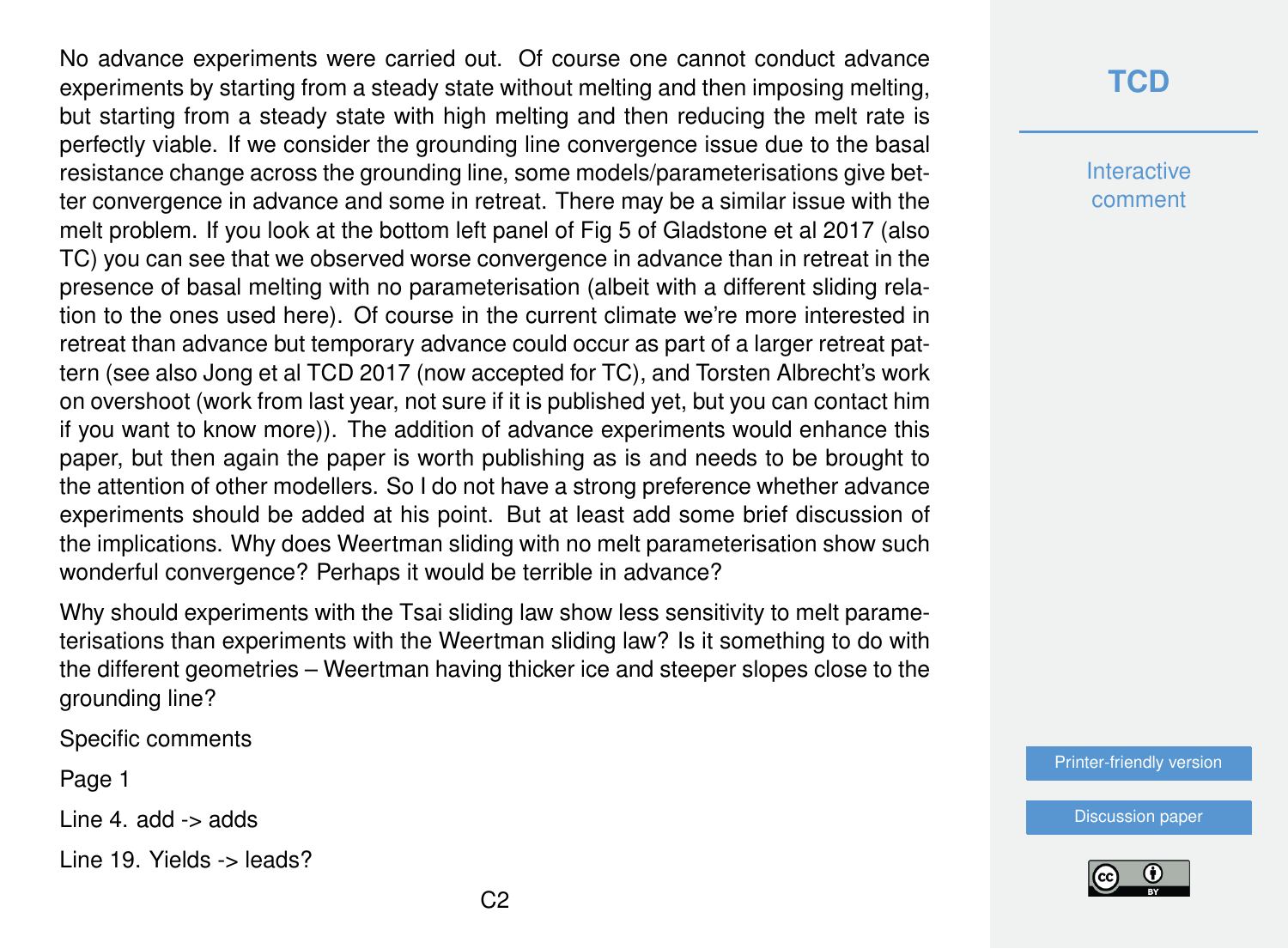#### Page 2

Line 16. "impact to" -> "impact on"

Line 21. "except if specified" -> "except where specified"

Line 32. Can you state what temperature this corresponds to?

### Page 3

Line 10. The connectivity is between the subglacial hydrologic system and the ocean. Just saying "bed" allows the possibility of a dry bed, which cannot support sliding.

#### Page 4

Lines 8-11. This means the initial steady state is always approached through advance. This is a good design for retreat perturbations (I also have a paper coming out in TCD in the next few days that discusses multiple steady states and design of grounding line experiments). But you have not said how steady state is defined. You state that all spin up simulations are at least 50ka, which is good and should suffice for a robust starting point, but can you also add a statement about steady state, e.g. "dVAF/dt is less than xx kmˆ3/a in all cases" or similar? [edit: I see you discuss Exp0 further down to look closer at steady state. So ignore my comment about quantifying steady state here, but add a line like "Achievement of steady-state is analysed through Experiment 0 below"]

#### Page 5

Lines 12-17. Note that "-Xm below sea level" contains a double negative (because the minus sign and the word "below" imply direction) and technically would mean Xm above sea level. You should say "Xm below sea level" or "-Xm relative to sea level (where X is positive in the upward direction)".

Lines 12-17. Please add the equation for this melt parameterisation, since you've shown one for the other parameterisation.

# **[TCD](https://www.the-cryosphere-discuss.net/)**

**Interactive** comment

[Printer-friendly version](https://www.the-cryosphere-discuss.net/tc-2018-117/tc-2018-117-RC1-print.pdf)

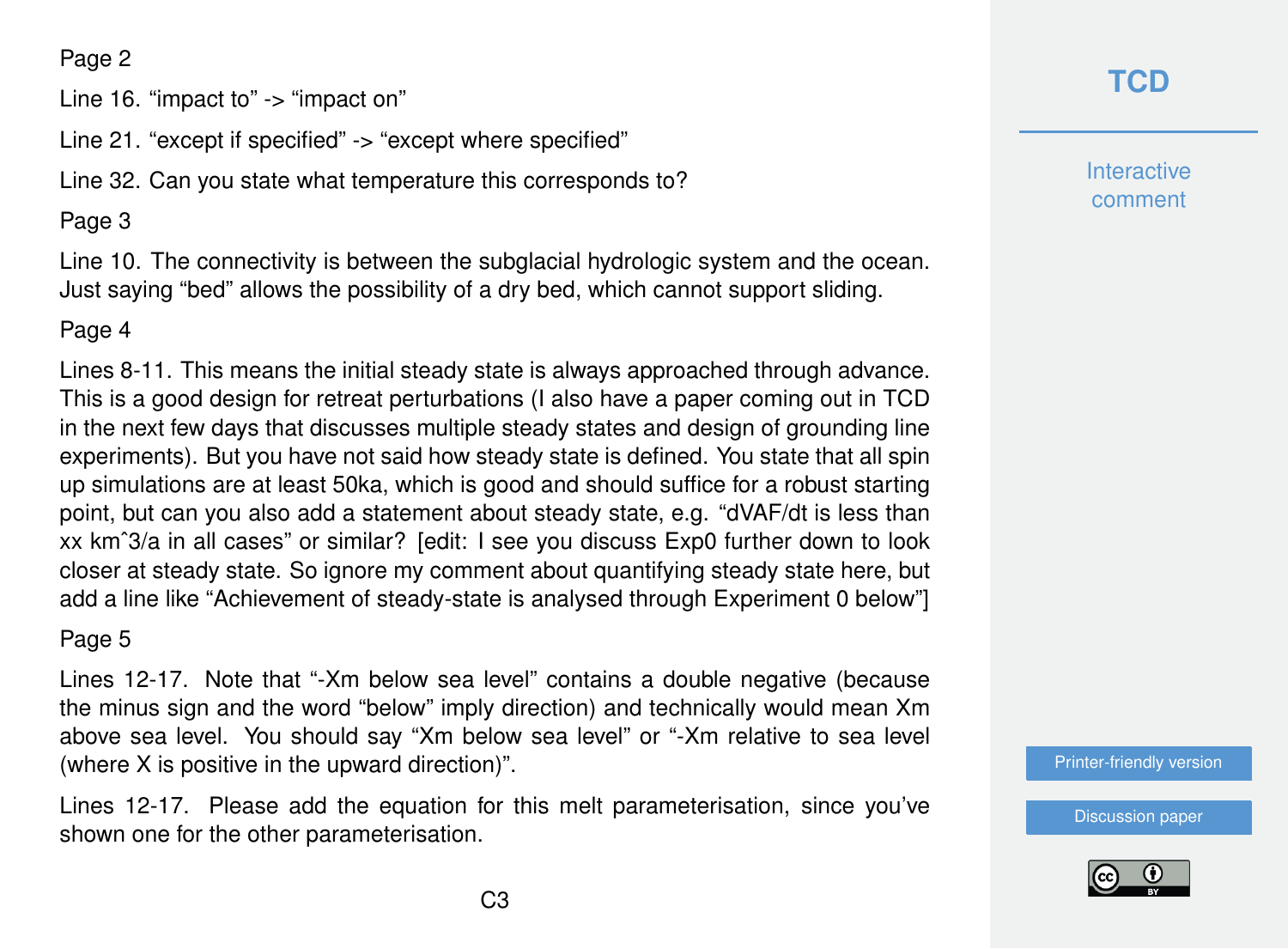Page 6

Line 2. "resolution" -> "resolutions"

Line 2. Those numbers don't look right to me, looking at the plot. Did you get the Tsai and Weertman laws mixed up in either the text of the plot?

Line 5. "small oscillations with minimal amplitude" -> "small oscillations"

Page 7

Lines 2-4. This is quite similar to our TC paper (Gladstone et al 2017): the first melt param used here (your exp 1) is similar to the water column scaling we used. Scaling the melt to zero as the GL is approached reduces the resolution dependency.

Line 6. "the type sub-element" -> "the sub-element" or "the type of sub-element"

Line 7. "a mass loss" -> "mass loss"

Page 8

Line 5. "why" -> "whereas"

Lines 6-7. Experiment names are repeated when they are clearly supposed to be different experiments.

Page 9

line 11. I think the point here is not that the melt rates are small generally, but that they approach zero as the grounding line is approached (due to the water column scaling).

Page 10 line 13 to page 11 line 5. Do you think this problem is specific to the finite element method? Steph Cornford essentially predicted these results based on theoretical reasoning a couple of years ago (this was in a conversation, don't think he published anything like this). He said he would expect any parameterisation that allows melt on the last grounded grid point to overestimate retreat and to give worse convergence than a scheme that only applied melt to the first floating grid point. He mainly uses

# **[TCD](https://www.the-cryosphere-discuss.net/)**

**Interactive** comment

[Printer-friendly version](https://www.the-cryosphere-discuss.net/tc-2018-117/tc-2018-117-RC1-print.pdf)

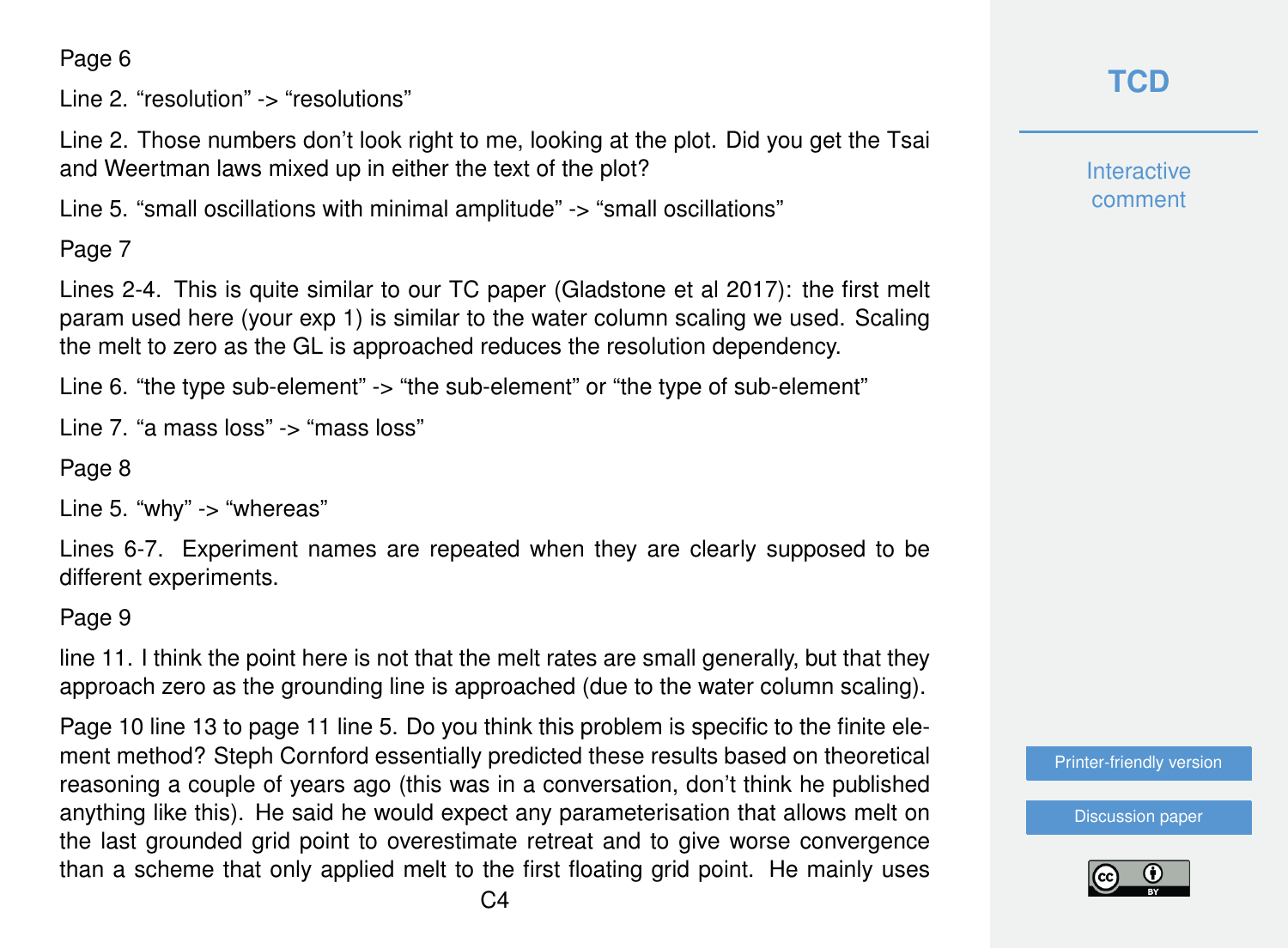finite difference or finite volume methods.

Page 11

Line 13. "even other" -> "even over"

Page 12

Lines 11-17. Well, yes, but such processes could well mean that the melt parameterisations are actually closer to reality than NMP, though of course parameterising a tidal grounding zone should also not be resolution dependent.

Line 17. Isn't there a PISM paper that does exactly that – using the grounding zone concept as a justification for inaccuracy. . . not sure if it is constructive to point the finger by citing it though...

Lines 18-23. One of the main points is similar to Gladstone et al 2017 (also TC), which used a Stokes flow model: that the convergence is worse, and resolution requirements are stricter, for the case of high melt close to the grounding line. The importance of vertical shear probably depends on choice of sliding law – vertical shear should have a larger impact when using Weertman than with one of the sliding relations featuring a grounded transition zone.

Line 28. "large amount of" -> "large"

line 29. "for a Weertman and a Tsai sliding laws"

lines 29 and 31. Please indicate roughly what "large" and "small" mean here, for the benefit of people who just look at the pictures and read the conclusion!

Figures.

Fig 4. Right panel y-axis label. Minor formatting issue. Large gap in kmˆ2.

Fig 4. I presume the Tsai purple line is hidden behind the green one? i.e. perfect convergence at 250m? You should state this in the caption or readers might think the

**Interactive** comment

[Printer-friendly version](https://www.the-cryosphere-discuss.net/tc-2018-117/tc-2018-117-RC1-print.pdf)